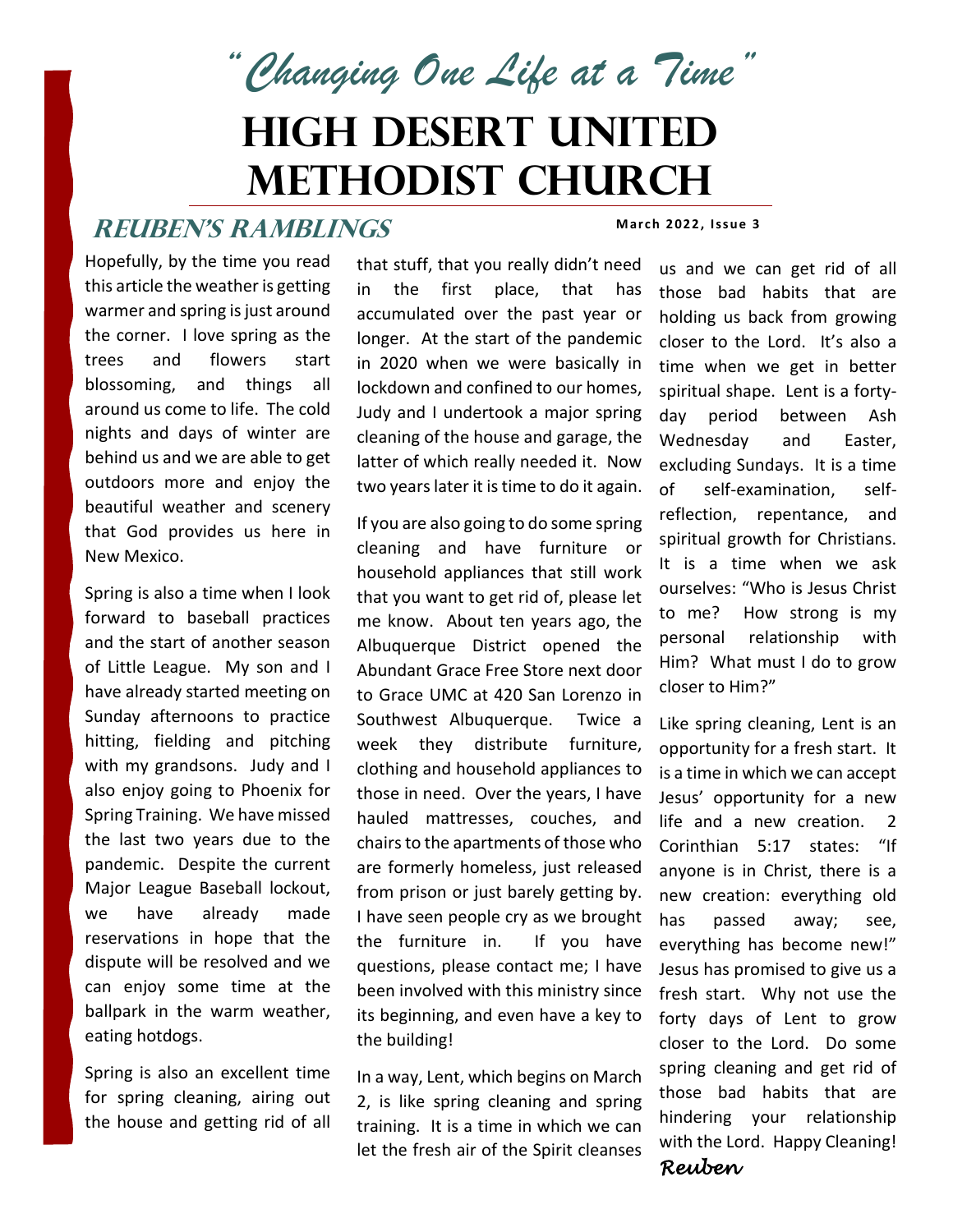## WOMEN WITH PURPOSE

#### **Women With Purpose**

I

Thursday, Mar. 3, 2022, 10:00 a.m. HDUMC sanctuary

We are doing DOUBLE DUTY this month! First (postponed from last month due to inclement weather), we once again match Women With Purpose with A Peaceful Habitation. APH is a Christian organization that addresses the needs of women leaving incarceration to rejoin families and communities. Our hands-on task this time is stuffing individual backpacks with needed toiletries and perhaps something frivolous just for the heck of it. Many women leave prison with all their worldly goods jammed into a plastic trash bag. We hope to offer them a bit of dignity upon their re-entry by giving them these personal backpacks. Second, WWP will be filling 100 bags with non-perishable foods to be distributed on the Navajo Reservation near Gallup. A great big THANK YOU goes to our own indomitable spirit Sue Duranty who lovingly sewed up 100 bags for this effort. Rev. Chris Davis of the Compassionate Nazerene Church in Gallup, NM plans to join us. This is an ambitious task and we need lots of willing hands to complete it. Won't you join us? There's even a rumor that sweet treats will be offered when we are all done!

# JUST DOING OUR THING

#### **SPECIAL THANKS GOES OUT TO THE "SWAMPCOOLERS"**

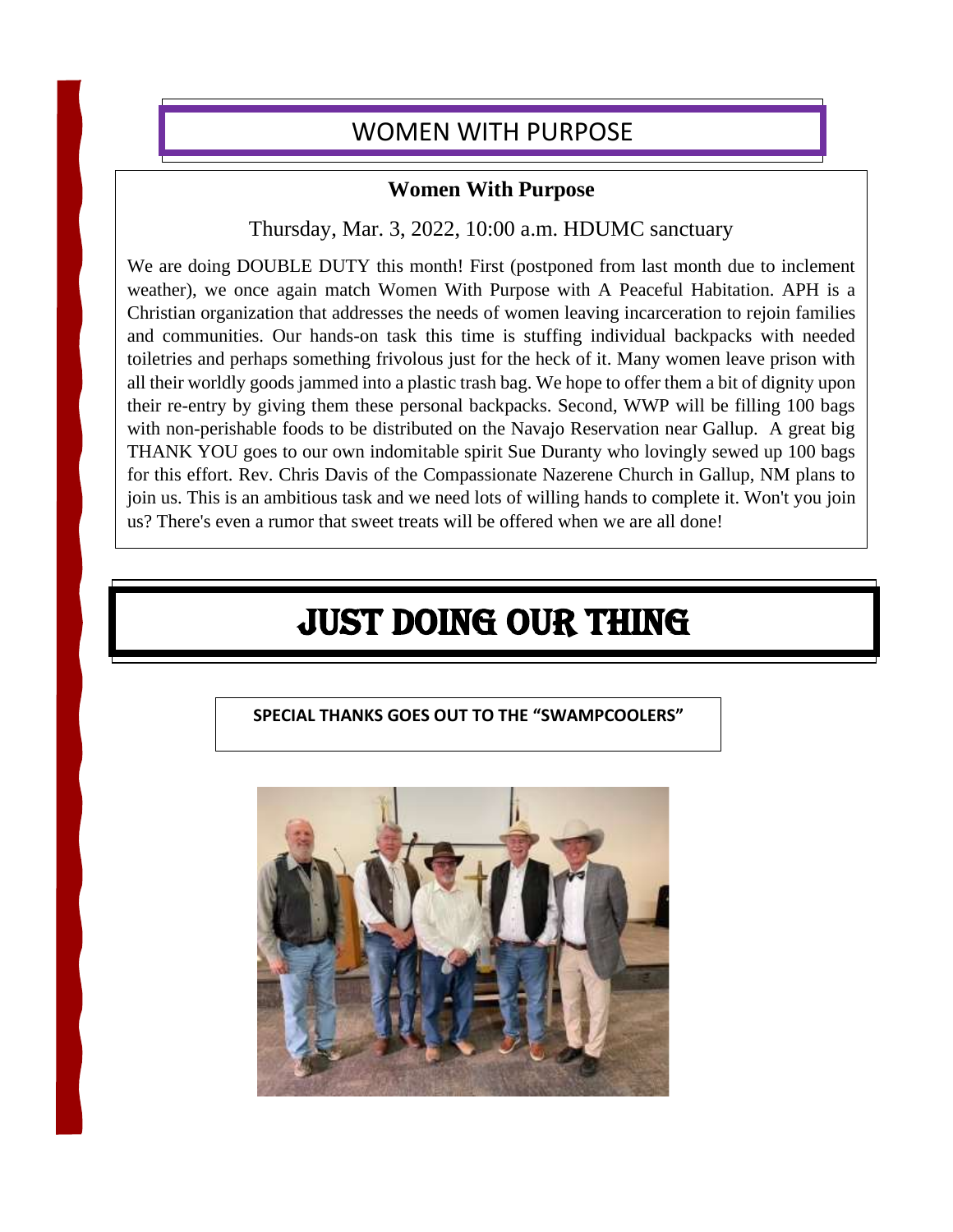

# FELLOWSHIP **COMMITTEE**

The fellowship Committee has several outings in the works for our congregation. As of now, plans for the following activities are being completed.

**March:** Brunch at Milly's Restaurant in Albuquerque **April:** Visit Stations of the Cross at St. Francis Cathedral and lunch in Santa Fe.

**May:** Spring baseball at Isotopes Park **September:** Fall baseball at Isotopes Park Details will be announced prior to each activity

The Fellowship Committee meets, at the Church, the first Thursday of each month at 11:00 AM immediately following the Women with Purpose meeting. It is our goal to have a Fellowship activity every month. Several opportunities for future activities are currently being developed so **PLEASE STAY TUNED!**

God Bless, Ken Dewbre

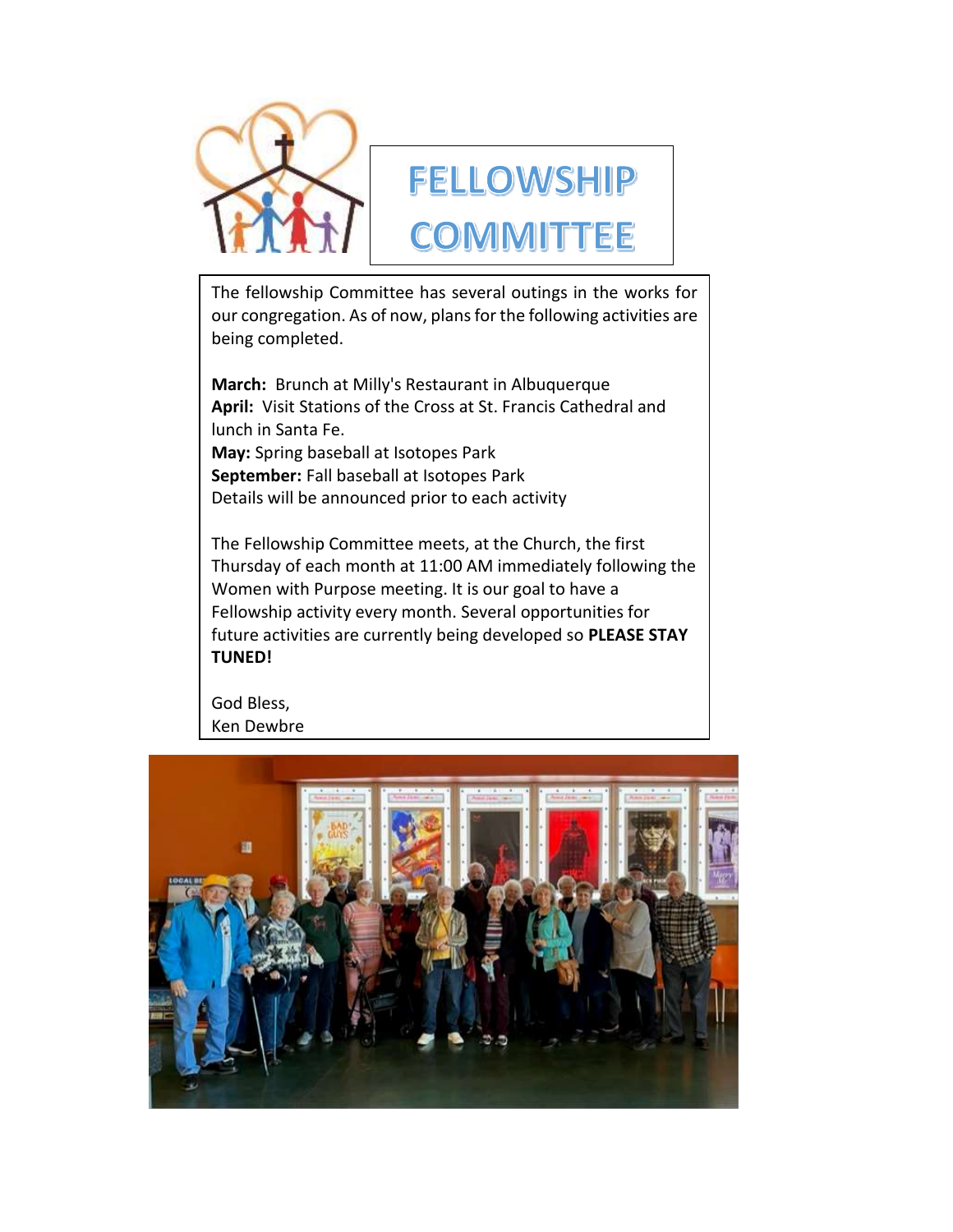## SAVE YOUR FORK

Grama's clearing off the table. We're full. We sit and sigh. Then she says, "Please say your fork". Dessert time's drawing nigh.

After such an awesome meal We can't imagine more. But the best is yet to come We've got dessert in store.

Our Heavenly Father's just like that. He spreads the banquet table With all the blessings, the best to us We eat as we are able.

His table's spread with such a feast Of blessings – all His best – Salvation, peace, and healing, too. He feeds us - we're so blest.

And then we hear the Savior say, "Please save your fork, dear one. My best is yet to come your way – My heavenly dessert will come."

In heaven I have in store for you The best of everything. You can't imagine the riches there At the wedding banquet of the King.

So, Bride of Christ, please save your fork

In hopes for yet the best. And sing his praises every day We are and will be blest.

AE 1/23/00

Submitted by Arlene Westgaard



The Jelly Bean Prayer

is for the blood he gave, **GREEN** is for the grass he made.

**YELLOW** is for the sun so bright,

**ORANGE** is for the edge of the night.

**BLACK** is for the sins we made, WHOMME is for the grace he gave.

## **PURPLE**

is for his hour of sorrow.

PINK is for our new tomorrow.

An egg full of jelly beans, colorful and smeet,<br>is a prayer, is a promise, is a special treat.

May the joy of Christ's Resurrection fill<br>your heart and bless your life.

-UNKNOWN

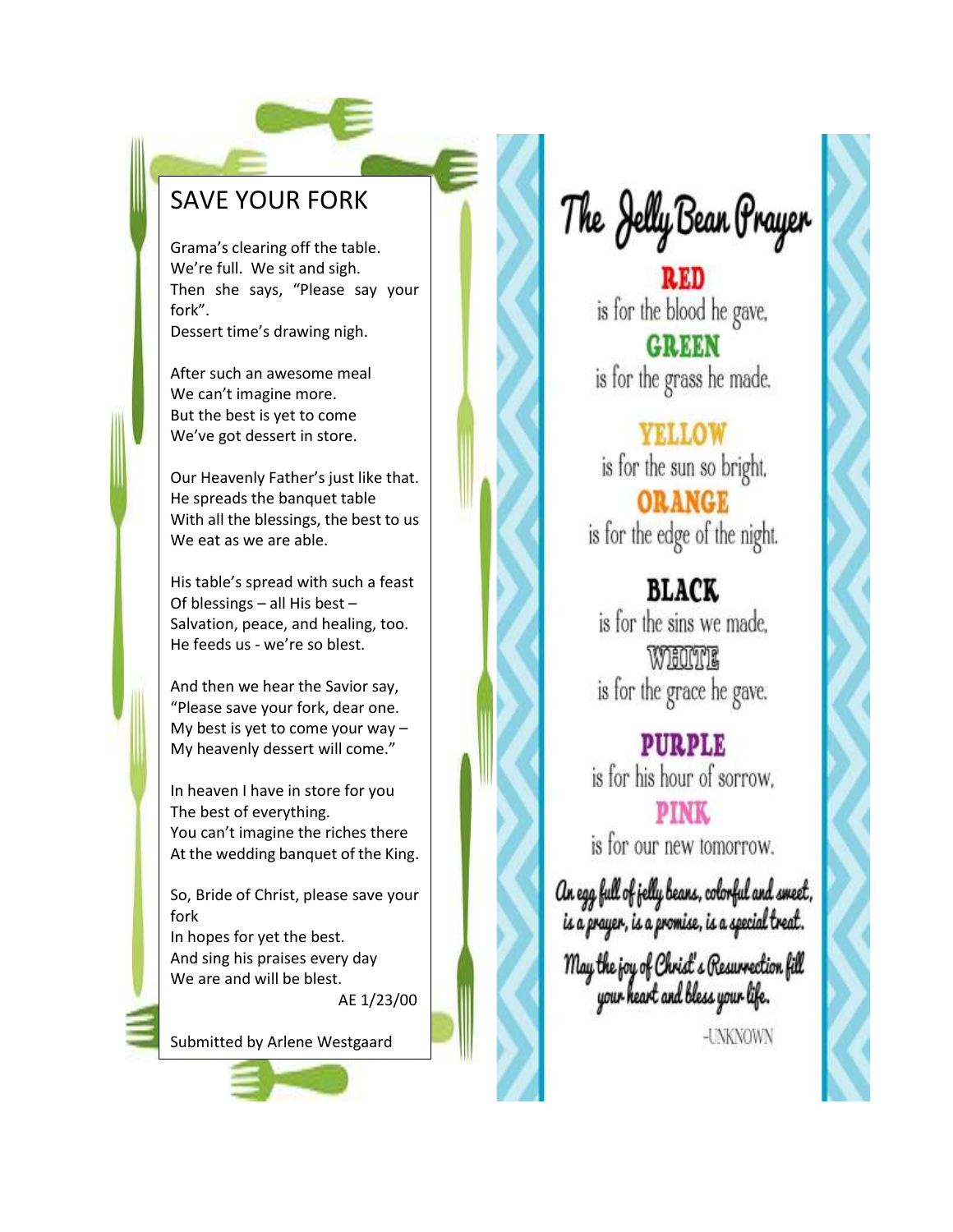

#### **24 HOURS THAT CHANGED THE WORLD**

Jesus is believed to have died at the age of 33. The Gospel writers devoted most of their writing to the last three years of His life; with their primary interest on one particular day – the day He was crucified. They believed this 24-hour period changed the world, and each Gospel moves towards that day.

Beginning Thursday evening after sunset and lasting through Friday, Jesus would eat the Last Supper with His disciples; pray in the Garden of Gethsemane; be betrayed and deserted by His friends; be convicted of blasphemy by the religious authorities; be tried and sentenced for insurrection by Pontius Pilate; be tortured by Roman soldiers; and undergo crucifixion, death, and burial. During Lent this year, we will explore the following topics:

March 6 - The Last Supper

March 13 -The Garden of Gethsemane

March 20 - Condemned by the Righteous

March 27 - Jesus, Barabbas, and Pilate

April 3 - The Torture and Humiliation of the King

April 10 – Palm Sunday -The Crucifixion

April 17 – Easter – Do You Hear Him Calling Your Name?

### **BIBLE STUDIES ANYONE?**

Sunday – 10:00 AM – Studying Revelations – Led by Tony Smith Monday – 11:00 AM – "The Last Days of Jesus – Led by Francie Larsen Wednesday – 10:30 AM – Studying Jeremiah – Led by Judy Ballard Wednesday – 5:30 PM – Studying an overview of the Book of Revelations – Led by Pastor Reuben Online Studies – Daniel and John – contact Tony Smith at coraleno@aol.com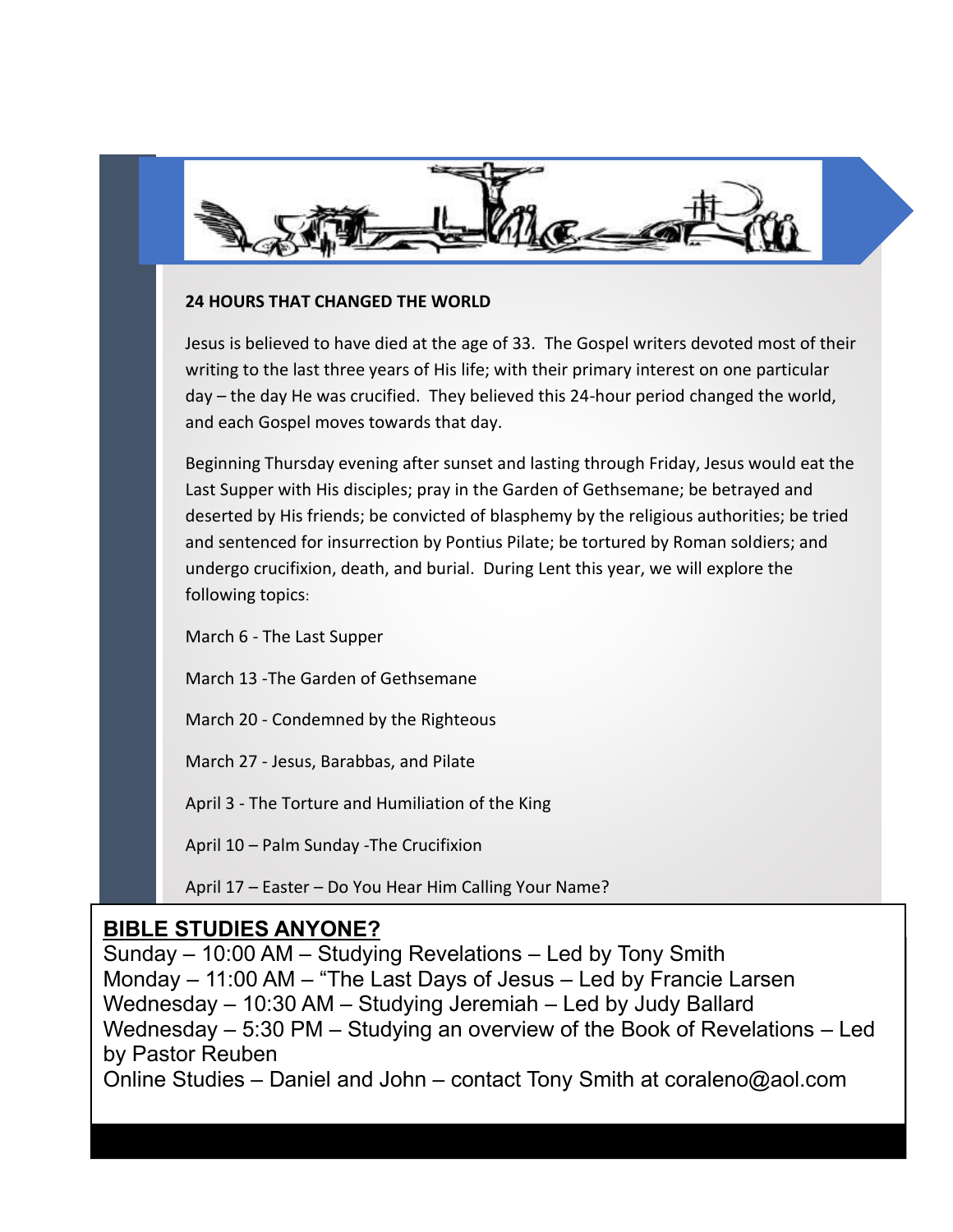#### **IN THE GARDEN By C. Austin Miles**

The art of meditating on Scripture involves using one's imagination. Instead of simply reading a passage, we must read it, close our eyes, and visualize the scene, perhaps even putting ourselves in the picture. That's what the author of this hymn did.

C. Austin Miles was a pharmacist who began writing gospel songs and eventually became an editor of hymnals and songbooks, as well as a popular music director at camp meetings, conventions, and churches. His hobby was photography, and he found his dark room perfect for developing, not just his photographs, but his devotional life. In its privacy and strange blue glow, Miles could read his Bible in total privacy.

One day in March 1912, while waiting for some film to develop, he opened the Bible to his favorite chapter, John 20, the story of the first Easter. Miles later said: "As I read it that day, I seemed to be part of the scene . . . My hands were resting on the Bible while I stared at the light blue wall. As the light faded, I seemed to be standing at the entrance of a garden, looking down a gently winding path, shaded by olive branches. A woman in white, with head bowed, clasping her throat as if to choke back her sobs, walked slowly into the shadows. It was Mary. As she came to the tomb, upon which she placed her hand, she bent over to look in and hurried away. John, in flowing robe, appeared, looking at the tomb; then came Peter, who entered the tomb, followed slowly by John.

"As they departed, Mary reappeared, leaning her head upon her arm at the tomb. She wept. Turning herself, she saw Jesus standing; so did I. I knew it was He.

"I awakened in full light, gripping my Bible, with muscles tense and nerves vibrating. Under the inspiration of this vision, I wrote as quickly as the words would be formed the poem exactly as it has since appeared. That same evening, I wrote the music."

**"I come to the garden alone, While the dew is still on the roses, And the voice I hear, falling on my ear. The son of God discloses. And he walks with me, and he talks with me, And He tells me I am His own. And the joy we share as we tarry there, None other has ever known."**

Taken from "Then Sings My Soul" by Robert J. Morgan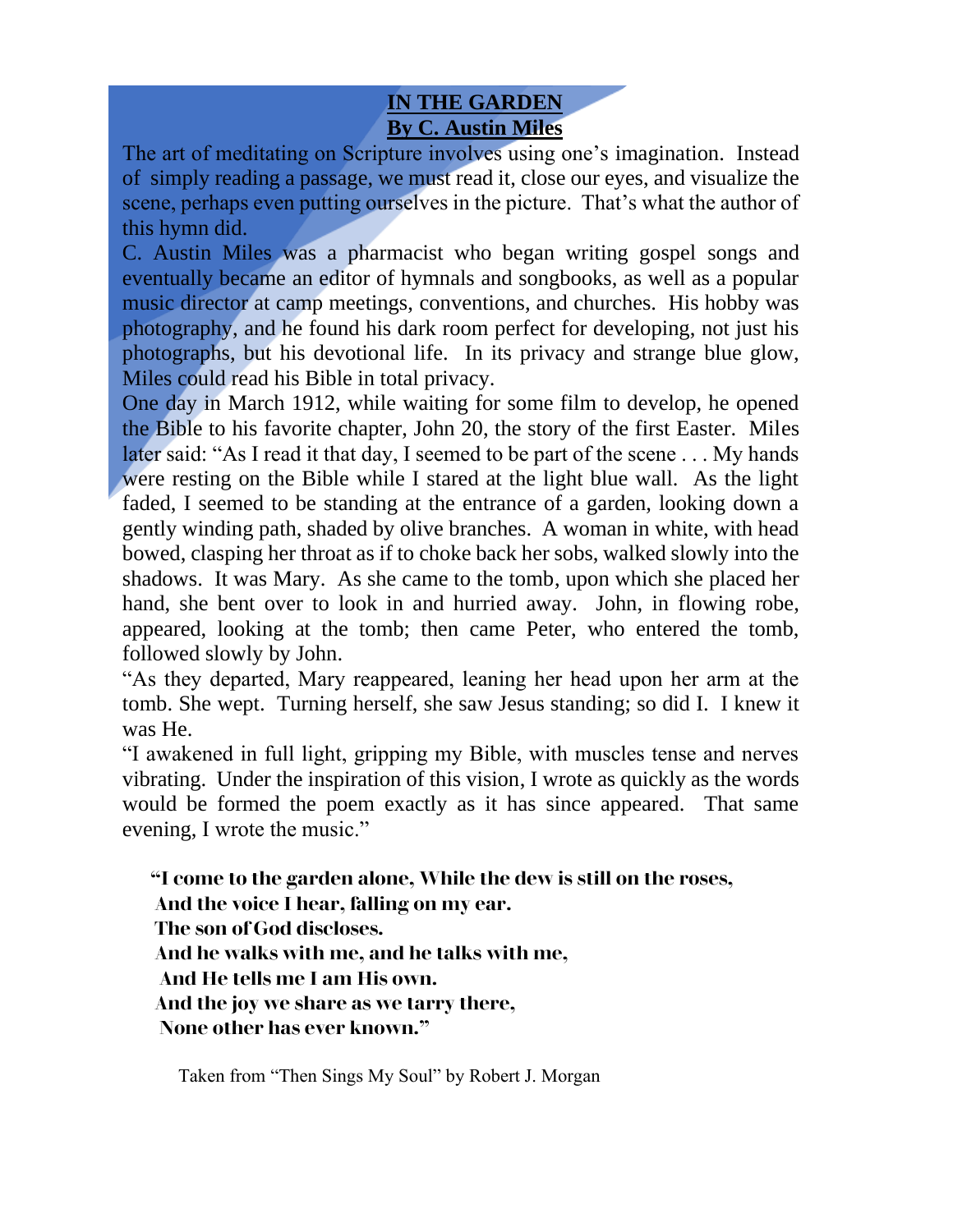# 2022



## March HIGH DESERT UNITED METHODIST CHURCH



| Sunday                                                                                 | Monday                                        | Tuesday                                  | Wednesday                                                                        |                | Thursday                                                | Friday                                                                    | Saturday |
|----------------------------------------------------------------------------------------|-----------------------------------------------|------------------------------------------|----------------------------------------------------------------------------------|----------------|---------------------------------------------------------|---------------------------------------------------------------------------|----------|
|                                                                                        |                                               |                                          | <b>ASH WEDNESDAY</b><br><b>SERVICE 6PM</b><br><b>Bible Study</b><br><b>10 AM</b> | $\overline{2}$ | 3<br>Women With<br>Purpose<br>10:00 AM at<br>the church | $\overline{4}$<br>World Day of<br>Prayer<br>Food<br>Pantry<br>11AM to 2PM | 5        |
| 6<br>9 & 11 AM<br>Worship<br><b>10 AM SS</b><br><b>Daylight</b><br><b>Savings Time</b> | $\overline{7}$<br>11 AM<br><b>Bible Study</b> | 8<br>Ministry<br>Team<br>Meeting<br>6 PM | <b>Bible Study</b><br>10 AM<br>5:30 PM<br><b>Bible Study</b>                     | $\circ$        | 10                                                      | 11                                                                        | 12       |
| 13<br>9 & 11 AM<br>Worship<br>10 AM SS                                                 | 14<br>11 AM<br><b>Bible Study</b>             | 15<br>Food<br>Pantry<br>9 to Noon        | 16<br><b>Bible Study</b><br><b>10 AM</b><br>5:30 PM<br><b>Bible Study</b>        |                | 17<br><b>St Pat's Day</b><br>Food Pantry<br>I to 4 PM   | 18                                                                        | 19       |
| 20<br>9 & 11 AM<br>Worship<br>10 AM SS                                                 | 21<br>11 AM<br><b>Bible Study</b>             | 22                                       | 23<br><b>Bible Study</b><br><b>10 AM</b><br>5:30 PM<br><b>Bible Study</b>        |                | 24                                                      | 25                                                                        | 26       |
| 27<br>9 & 11 AM<br>Worship<br><b>10 AM SS</b>                                          | 28<br>11 AM<br><b>Bible Study</b>             | 29                                       | 30<br><b>Bible Study</b><br><b>10 AM</b><br>5:30 PM<br><b>Bible Study</b>        |                | 31                                                      |                                                                           |          |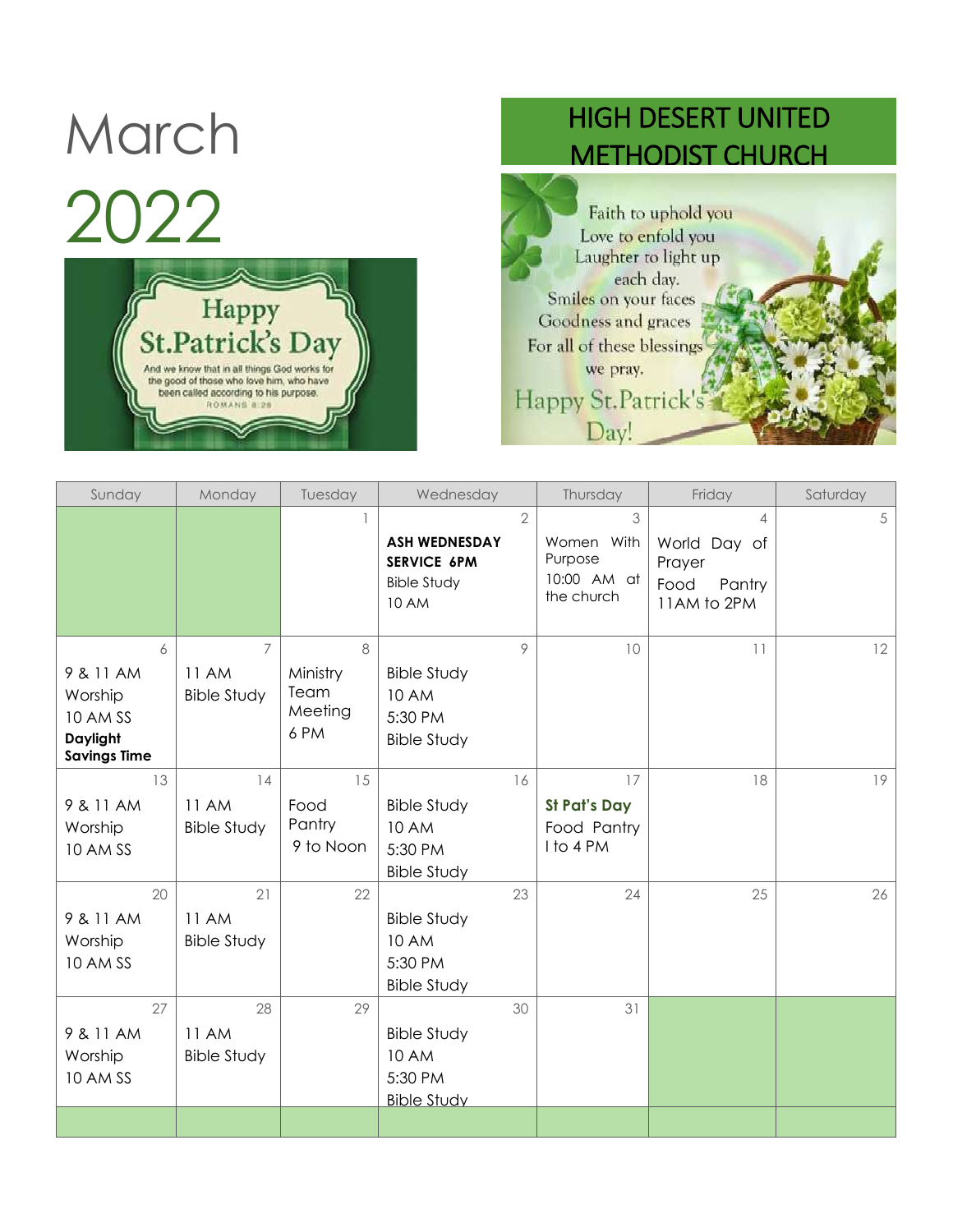# **OBSCURE NAMES IN THE BIBLE**



Next month: Who was *Cornelius* of the New Testament? *Judy Ballard*

## **ANSWER FOR FEBRUARY:** To whom did Jesus utter the words of

John 3:16 and why is that significant?

Answer: Nicodemus, a Pharisee, ruler of the Jews, came to see Jesus under cover of night. He had many questions for Jesus, and Jesus did not hesitate to satisfy Nicodemus's inquiries. By answering all his questions, Jesus offered Nicodemus an exceptional education in being 'reborn' in the spirit. Jesus' words to Nicodemus includes **John 3:16.**

## **MARCH SECOND MILE GIVING**

## **UNITED METHODIST COMMITTEE ON RELIEF**

 Through the United Methodist Committee on Relief (UMCOR), the United Methodist Church extends loving care to suffering people throughout the world; currently working in more than 80 countries worldwide including the United States. UMCOR works in partnership with United Methodist Churches and other local partners to addressimmediate relief and achieve sustainable recovery. The mission of UMCOR is grounded in the teachings of Jesus Christ and seeks to alleviate human suffering – whether caused by war, conflict or natural disaster, with open hearts and minds to all people.

UMCOR programs seek to alleviate human suffering by providing:

- 1. Relief, response, and long-term recovery grants when disasters overwhelm a community's resources and ability to recover on their own.
- 2. Technical support and training for partners to address emerging and ongoing issues related to disaster relief, recovery, and long-term health and development.

UMCOR is usually one of the first relief agencies to arrive at a disaster. Almost every dollar donated goes directly to relief projects for natural disasters. If you would like to make a contribution to this worthwhile ministry, please note "UMCOR" on the memo line of your check.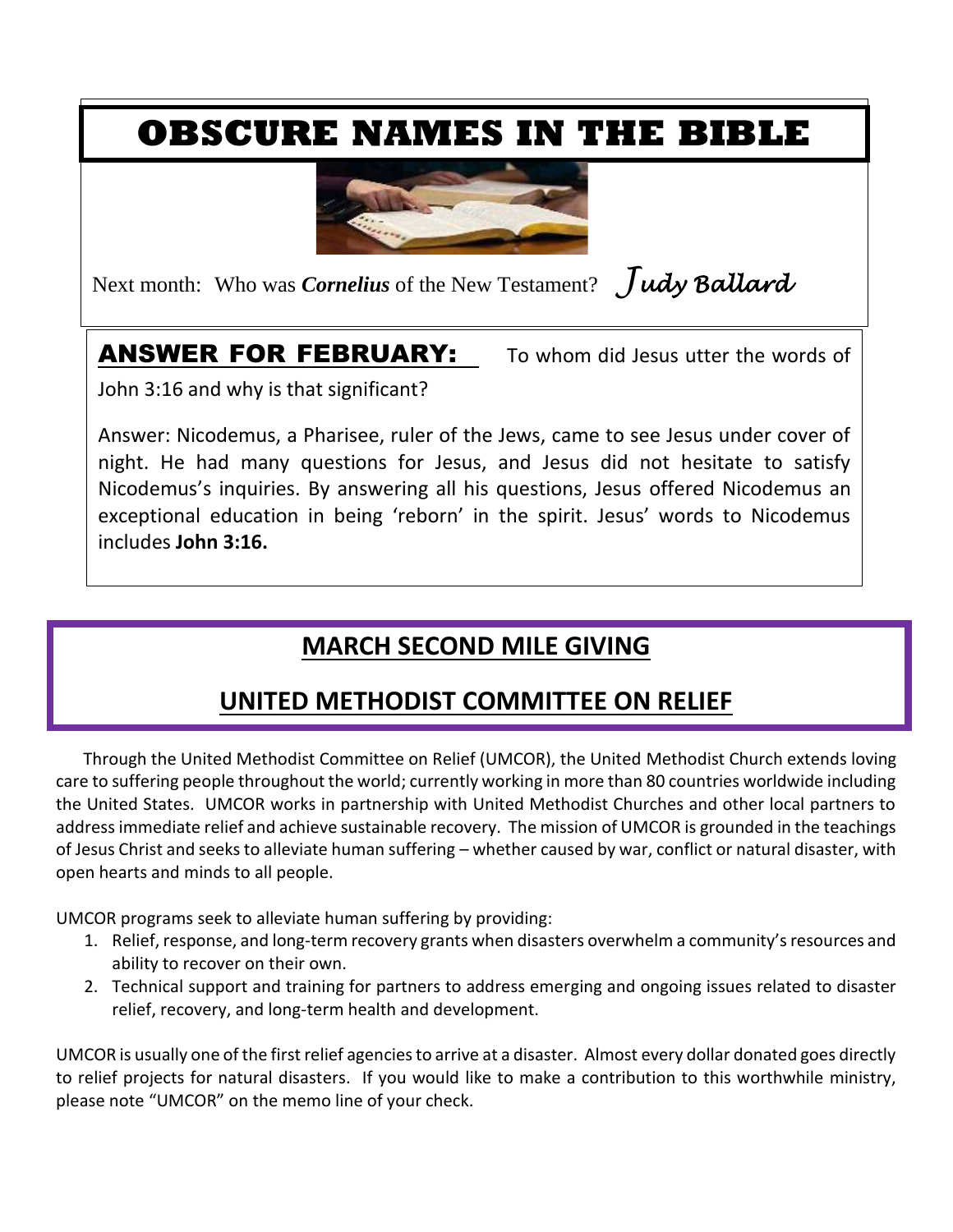# **Thirsty on the Cross**

## **by Max Lucado**



And through his thirst-through a sponge and a jar of cheap wine-he leaves a final appeal. "You can trust me."

#### **Jesus' final act on earth was intended to win your trust.**

This is the final act of Jesus' life. In the concluding measure of his earthly composition, we hear the sounds of a thirsty man.

And through his thirst—through a sponge and a jar of cheap wine—he leaves a final appeal.

#### *"You can trust me."*

Jesus. Lips cracked and mouth of cotton. Throat so dry he couldn't swallow, and voice so hoarse he could scarcely speak. He is thirsty. To find the last time moisture touched these lips you need to rewind a dozen hours to the meal in the upper room. Since tasting that cup of wine, Jesus has been beaten, spat upon, bruised, and cut. He has been a cross-carrier and sin-bearer, and no liquid has salved his throat. He is thirsty.

Why doesn't he do something about it? Couldn't he? Did he not cause jugs of water to be jugs of wine? Did he not make a wall out of the Jordan River and two walls out of the Red Sea? Didn't he, with one word, banish the rain and calm the waves? Doesn't Scripture say that he "turned the desert into pools" (PSALM 107:35 NIV) and "the hard rock into springs" (PSALM 114:8 NIV)?

Did God not say, "I will pour water on him who is thirsty" (ISAIAH. 44:3NKJV)?

If so, why does Jesus endure thirst?

While we are asking this question, add a few more. Why did he grow weary in Samaria (John 4:6), disturbed in Nazareth (Mark 6:6), and angry in the Temple (John 2:15)? Why was he sleepy in the boat on the Sea of Galilee (Mark 4:38), sad at the tomb of Lazarus (John 11:35), and hungry in the wilderness (Matt. 4:2)?

Why? And why did he grow thirsty on the cross?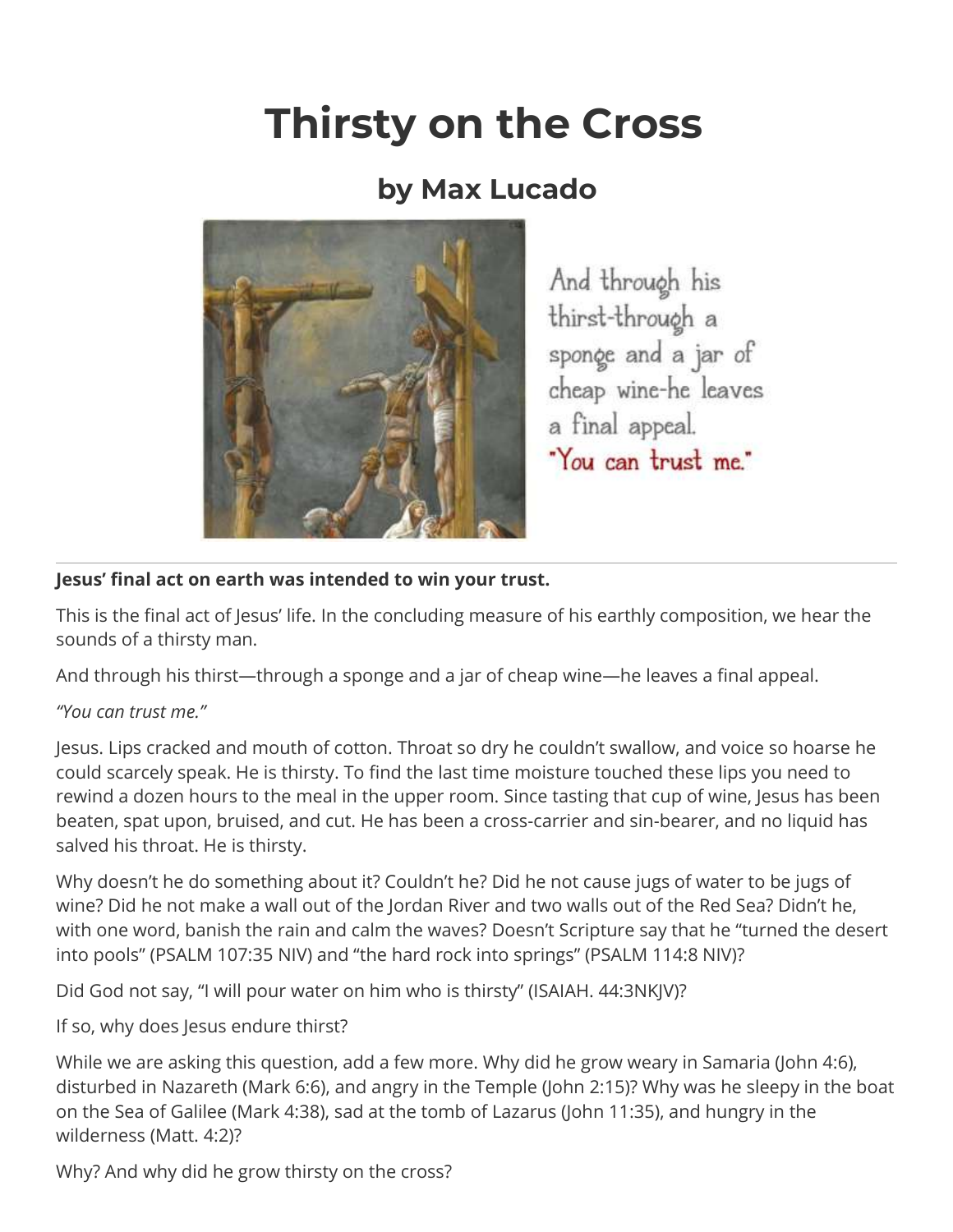He didn't have to suffer thirst. At least, not to the level he did. Six hours earlier he'd been offered drink, but he refused it.

They brought Jesus to the place called Golgotha (which means The Place of the Skull). Then they offered him wine mixed with myrrh, but *he did not take it*. And they crucified him. Dividing up his clothes, they cast lots to see what each would get. (Mark 15:22–24 NIV, *italics mine*)

Before the nail was pounded, a drink was offered. Mark says the wine was mixed with myrrh. Matthew described it as wine mixed with gall. Both myrrh and gall contain sedative properties that numb the senses. But Jesus refused them. He refused to be stupefied by the drugs, opting instead to feel the full force of his suffering.

Why? Why did he endure all these feelings? *Because he knew you would feel them too.*

He knew you would be weary, disturbed, and angry. He knew you'd be sleepy, grief-stricken, and hungry. He knew you'd face pain. If not the pain of the body, the pain of the soul … pain too sharp for any drug. He knew you'd face thirst. If not a thirst for water, at least a thirst for truth, and the truth we glean from the image of a thirsty Christ is—he understands.

And because he understands, we can come to him.

**Thoughts** 

#### by [Max Lucado](http://maxlucado.com/about/)

\*\*\*\*\*\*\*\*\*\*\*\*\*\*\*\*\*\*\*\*\*\*\*\*\*\*\*\*\*\*\*\*\*\*\*\*\*\*\*\*\*\*\*\*\*\*\*\*\*\*\*\*\*\*\*\*\*\*\*\*\*\*\*\*\*\*\*\*\*\*\*\*\*\*\*\*\*\*\*\*

THOUGHTS-ABOUT-GOD.COM ARTICLES DEVOTIONALS





#### **SOUPER BOWL SUNDAY PARTNERS**

Thank you to everyone who donated cans of soup for Souper Bowl Sunday. We collected 295 cans packages of soup for the Pantry. A special thank you to St. Stephens Methodist Church who collected and donated 1,418 cans and packages of food for our pantry as well. As you can see above it actually was a "truck load". Well Pastor's truck. Great partnership to feed the hungry.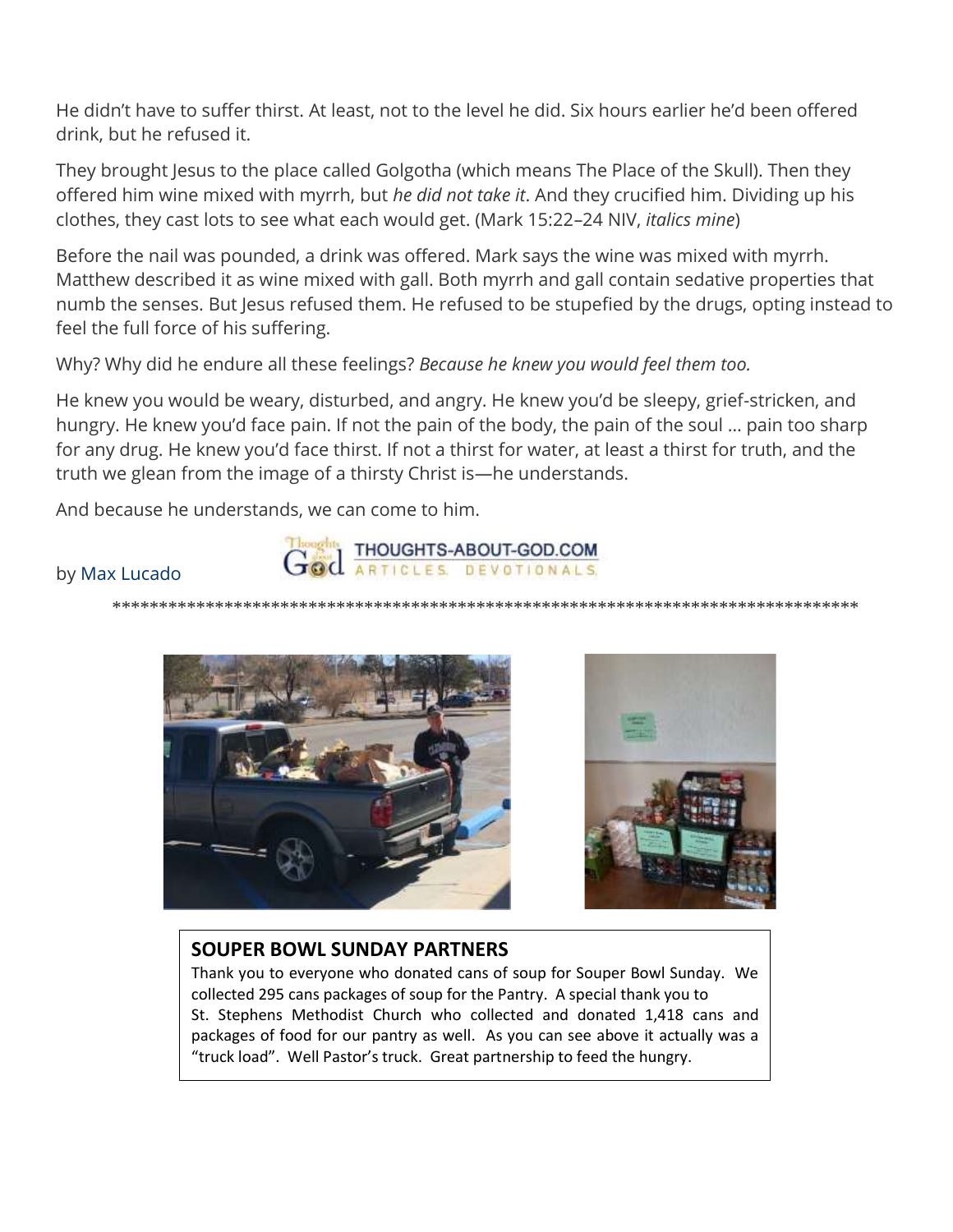# Care Ministry

#### **You are invited to call, write or visit our friends in Christ who are homebound or have health issues, and offer your love, support and encouragement.**

| <b>Lois Brister</b>             | 2867 Cripple Creek Drive SE, Rio Rancho, NM 87124                        | 892-7987     |
|---------------------------------|--------------------------------------------------------------------------|--------------|
| <b>Sheila Arce</b>              | 4910 Tramway Ridge Dr. NE, #318, Albq. NM 87111                          |              |
| <b>Phil Pittman</b>             | C/O Ravenna Assisted Living, 3051 Twin Oaks Dr. NW Albuquerque, NM 87120 |              |
| <b>Lorra Garner</b>             | Genesis, 9150 McMahon Blvd. NW Albq 87114                                | 408-722-6482 |
| <b>Grover Donahoe</b>           | 766 Hood Way SE, Rio Rancho, NM 87124                                    | 220-3839     |
| <b>Rod &amp; Louise Warpole</b> | 600 First Street NE, Rio Rancho, NM 87124                                | 332-9706     |
| <b>Mary Lou Schimke</b>         | 7927 Jamestown Road NW, Albuquerque, NM 87114-4498                       | 898-5911     |
| Mac Esquibel                    | 4544 Aguila Road SE, Rio Rancho, NM 87124                                | 891-1469     |
|                                 | Sister Barbara Kopecki 3800 W. Peterson Ave., Chicago, IL 60659          |              |
| <b>Wilmoth Chambliss</b>        | 10700 Fineland Dr. NW #334, Albuquerque, NM                              | 681-0825     |
| <b>Carol &amp; Frank Smith</b>  | 920 Riverview Dr. SE, Apt. 214, Rio Rancho, NM                           | 221-4515     |
| Ella Jerome                     | 813 Banco Court, Bernalillo, NM 87004                                    | 206-4894     |



|              | Goldie Buckner          | 3/1  |  |
|--------------|-------------------------|------|--|
|              | Jude Sadel              | 3/2  |  |
| <b>Indau</b> | Glenda Barber           | 3/3  |  |
|              | <b>Skip Chambers</b>    | 3/3  |  |
| é            | Sally Scarlott          | 3/3  |  |
|              | <b>Elaine Pratt</b>     | 3/4  |  |
| hdde         | Dan Foley               | 3/5  |  |
|              | Nina Brown              | 3/6  |  |
|              | Nancy Perry-Sebrell     | 3/7  |  |
|              | <b>Ruth Bookless</b>    | 3/14 |  |
|              | <b>Renee Youells</b>    | 3/15 |  |
| <b>Thdau</b> | <b>Chuck Schimke</b>    | 3/17 |  |
|              | Sharyn Kirkpatrick      | 3/18 |  |
|              | Rita Riddle             | 3/19 |  |
|              | <b>Marion Sanderson</b> | 3/21 |  |
|              | Cynthia Gandham         | 3/21 |  |
|              | Phil Pittman            | 3/24 |  |
| hdde.        | <b>Guy Brister</b>      | 3/27 |  |
|              | <b>Ella Mares</b>       | 3/30 |  |
|              |                         |      |  |

Happy birthday! Happy birthday!



| Charles & Jenny Kottenbrook | 3/2/1963  |
|-----------------------------|-----------|
| Mark & Lisa Isenberger      | 3/18/1989 |
| Paul & Shirley Rexroth      | 3/19/1993 |
| Harold &Judy Sampson        | 3/27/1971 |